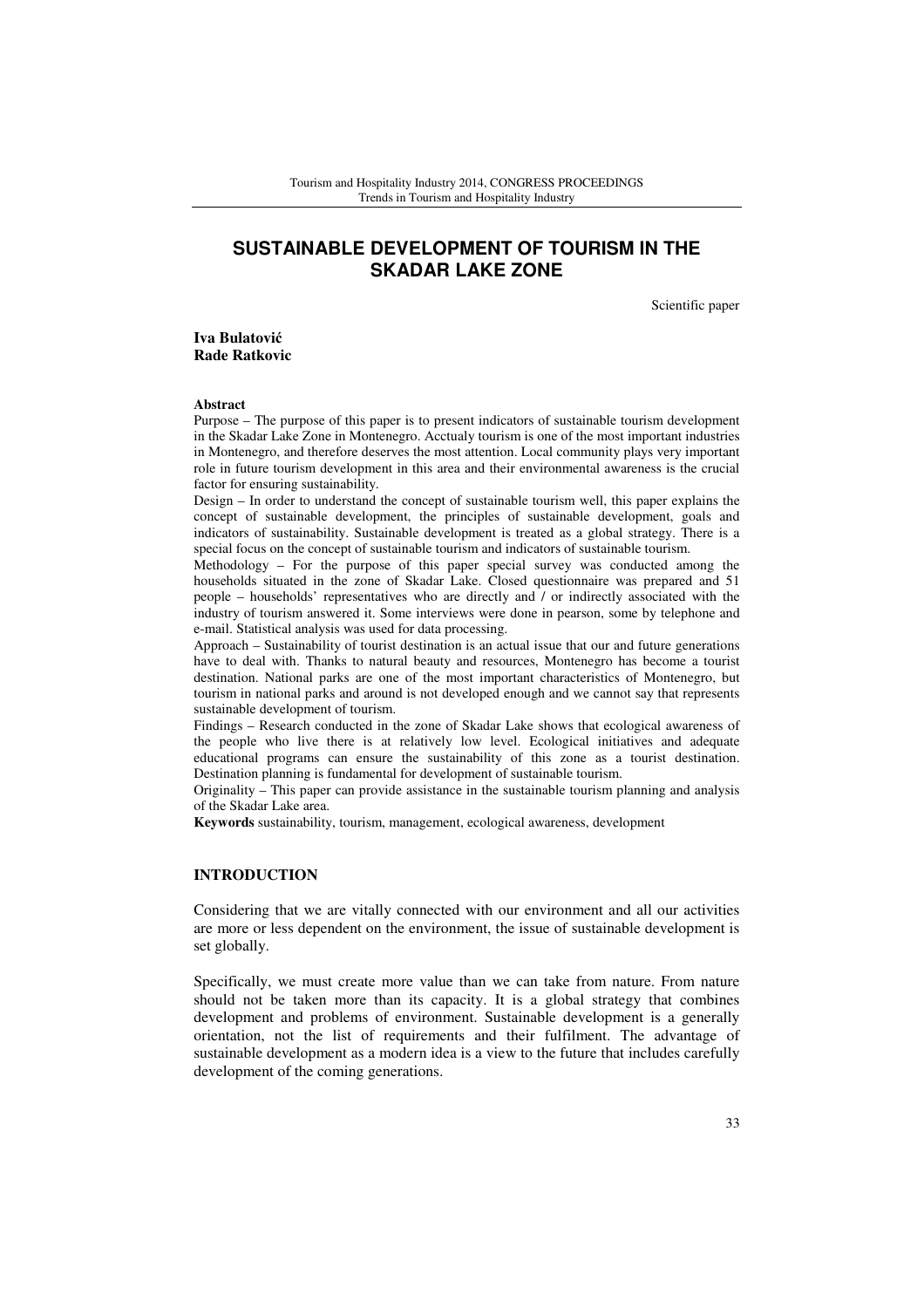There are many documents in which the concept of sustainable development, its principles, goals, etc. have been defined and explained. These documents provide a framework for the design and implementation of regional and national sustainable development strategies, test the fact that the concept of sustainable development is truly a global issue and global strategy.

Recognizing the danger of continued disruption of the ecological balance, governments of 182 countries at the Rio Earth Summit in 1992 adopted Agenda 21 document, which is a kind of development codex that is harmonized with environmental orientation.<sup>1</sup>

Also, for the implementation of the concept of sustainable development major role have played the Earth Summit in Rio and Johannesburg, Kyoto and the UN Millennium Declaration that was adopted in September 2000. Nowdays, important bodies such as the United Nations and its Commission on Sustainable Development, a number of multilateral and international institutions and organizations, governments of individual countries and the EU, civil society and local governments, millions of people around the world are included in the implementation of sustainable development because the ecological imbalance is not a problem of one region, of one country, of one place, but of the Earth in its entirety.<sup>2</sup>

Last year, The United Nations Rio+20 summit in Brazil committed governments to create a set of sustainable development goals that would be integrated into the followup to the Millennium Development Goals after their 2015 deadline.<sup>3</sup> Focus area of priority attention were: green jobs, youth employment and social inclusion, energy access, efficiency, sustainability, food security and sustainable agriculture, water, sustainable cities, management of the oceans, fisheries and other marine resources, improved resilience and disaster preparedness.<sup>4</sup>

We can conclude that the sustainable development is crucial for further progress of any country or place so everyone must be more responsible for their actions.

# **1. SUSTAINABLE DEVELOPMENT**

# **1.1. Term and definition**

l

Different ideas about progress, sustainability, growth and development that had been developed over many years started pointing in a new direction, that of sustainable development.<sup>5</sup>

<sup>1</sup> Pasinović, M., *Održivi turizam u Crnoj Gori*, Bar, Fakultet za turizam, hotelijerstvo i trgovinu-Bar, 2008. 2 *Ibidem*

<sup>3</sup> Griggs, D., "Comment", *Nature*, Vol.495, Macmillan Publishers, 2013.

<sup>4</sup> UNCSD, *The Millennium Development Goals Report 2012*, UN, 2012.

<sup>5</sup> Jacobus A.Du Pisani,"Sustainable development-historical roots of the concept",*Environmental Sciences,* Vol. 3, No. 2,2006, pp. 83-96.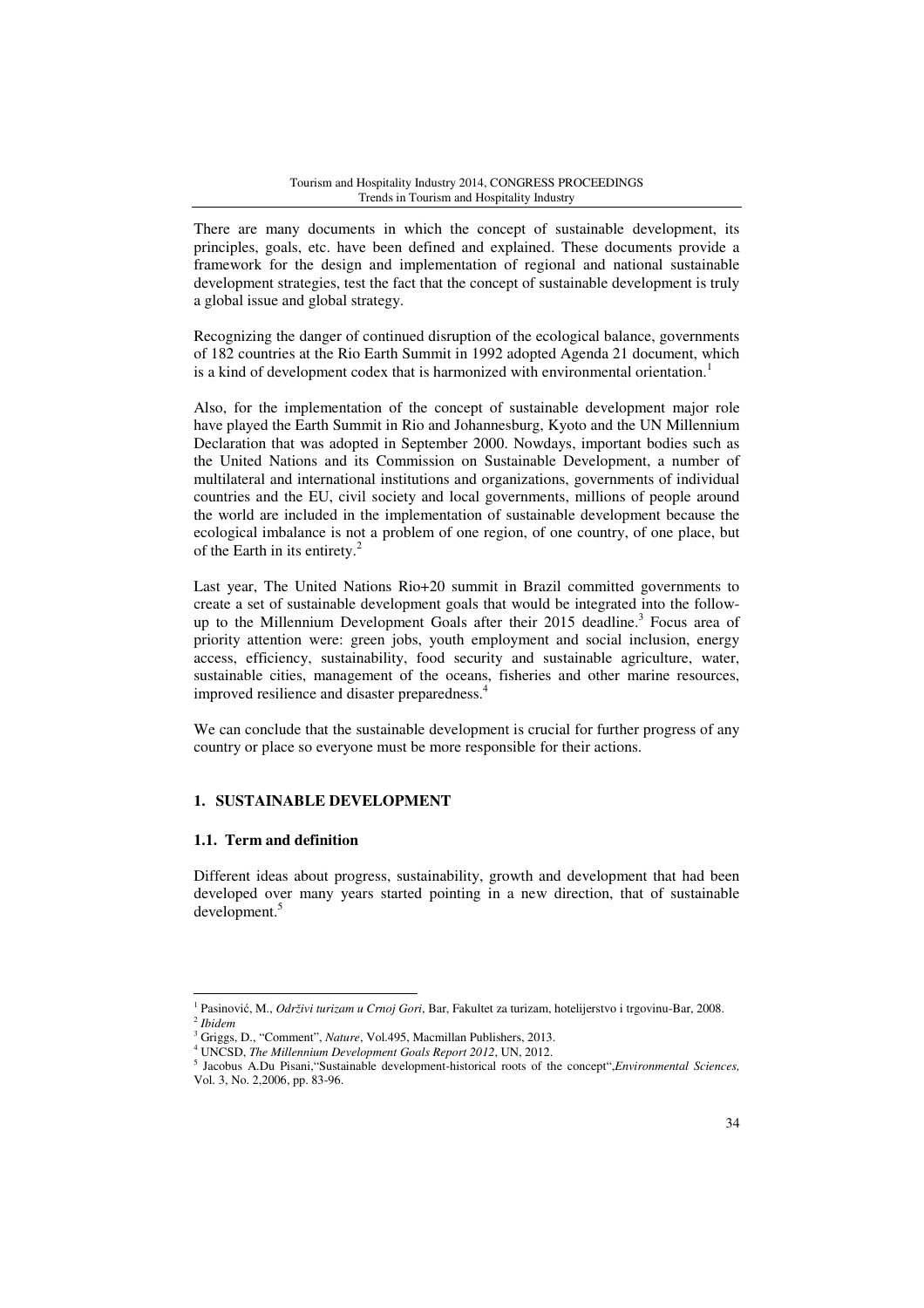The term of sustainable development emerged in the nineteenth century in forestry. This term meant that you could cut as much wood as would re-grow - quantitatively and qualitatively in a defined period of time.<sup>6</sup>

There are numerous definitions of sustainable development. The most used definition was found in the Report of the World Commission on Environment and Development in 1987, and it means: "Sustainable development is development that meets the needs of the present without compromising the ability of future generations to meet their own needs."<sup>7</sup>

Satisfaction of human needs and their requirements is the main goal of sustainable development. Basic needs of large numbers of people in developing countries, such as the need for food, clothing, shelter, jobs - are not satisfied, but these people have legitimate aspirations for a better quality of life. The world in which poverty and inequality are endemic, will always be "suitable" for ecological and other crises. Sustainable development requires meeting the basic needs of all and providing opportunities for everyone to fulfill their aspirations for a better life.<sup>8</sup>

Sustainable development is closely connected with the natural environment and it is the reason why we must give an adequate definition of the natural environment. It states: The natural environment includes physical and biological resources of the planet and survival of human community depends on it.<sup>9</sup> Some researchers shows positive linkages between human development and environmental protection.<sup>10</sup>

# **1.2. Concept and principles of sustainable development**

The concept of sustainable development aims to create a better world, in which economic, social, cultural and environmental factors would be balanced. Sustainable development is a concept of development, which is harmonized with the capacity of the environment. It doesn't endanger resources that is based on. Sustainable development must ensure the development of future generations.

The concept of sustainable development includes:

- A balanced and equitable economic development that is sustainable in the long term;
- Poverty reduction through empowerment of the poor people and providing them with better access to necessary services and facilities;
- Participation of all stakeholders in decision-making (central and local governments, non-governmental organizations, the private / business sector, professional organizations, unions), the development of social capital;

9 Sl. List RCG., *Zakon o životnoj sredini*, Podgorica, 1996.

<sup>6</sup> Pasinović, M., *Održivi turizam u Crnoj Gori*, Bar, Fakultet za turizam, hotelijerstvo i trgovinu-Bar, 2008. 7 Brady and Geets,"Sustainable development: the challenge of implementation", *International Journal of Sustainable Development & World Ecology*, Vol. 1, No. 3, 1994, pp.189-197.

<sup>8</sup> UN Department of Economic and Social Affairs – Division for sustainable developmet, *Agenda 21,*  http://www.un.org/esa/dsd/agenda21/ connection: 25.05.2013. 19.35h.

<sup>10</sup> Mozaffar Qizilbask, Sustainable development, "Sustainable development:Concepts and Rankings", The *Journal of Development Studies,* Vol. 37, No. 3, 2001, pp. 134-161.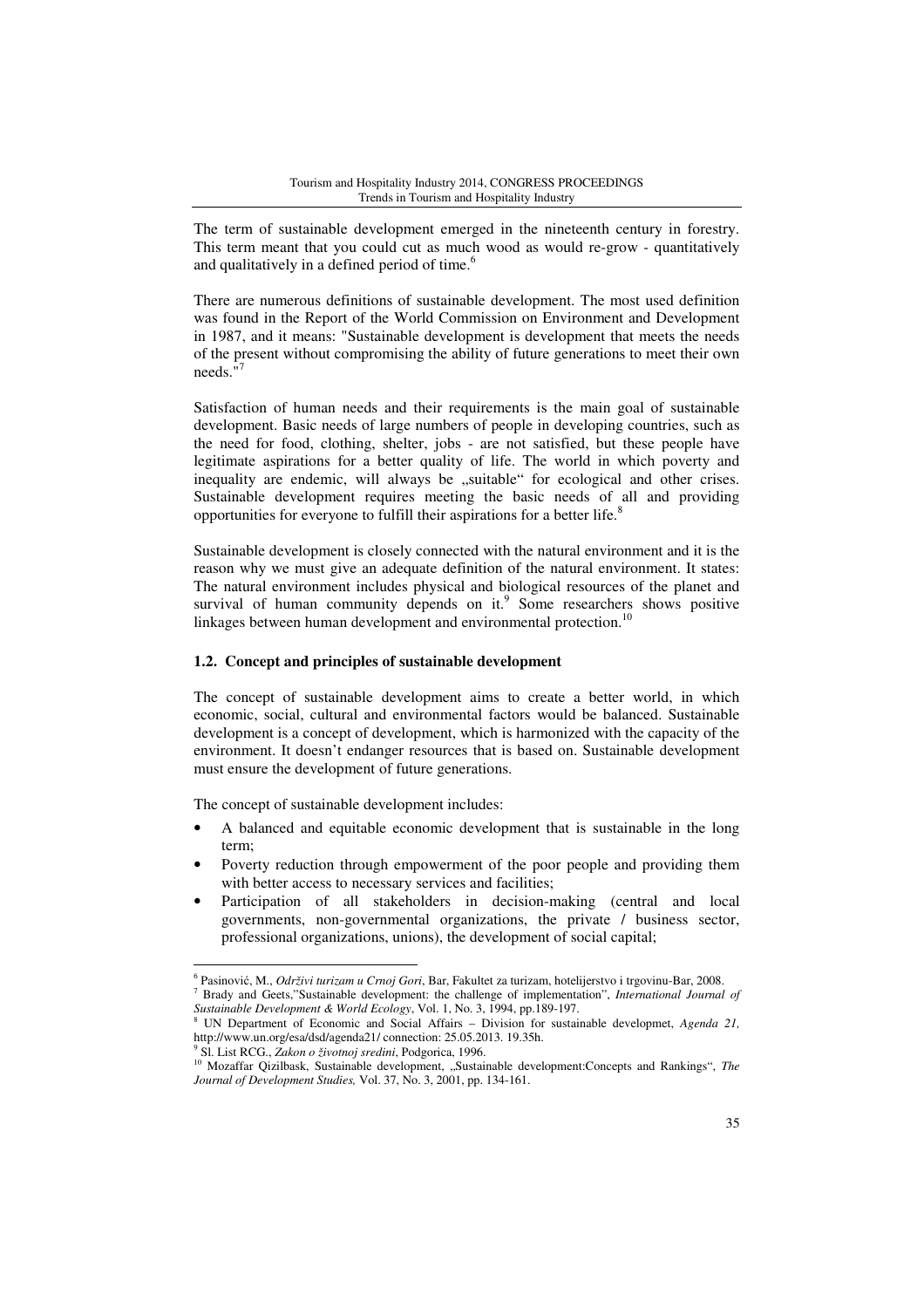- Careful conservation management and careful management of non-renewable resources;
- Rational / sustainable use of energy and natural resources (water, land, forests, etc..)
- To minimize waste, effective prevention and control of pollution, and to minimize environmental risks;
- Improving education and health, and improvement in gender equality;
- Protection of cultural identity.<sup>11</sup>

Concept of sustainable development is based on three pillars: economic, environmental and social development.

As basic principles of sustainable development we stress:

- Integration of environmental concerns into development policies;
- Internalization of costs related to the environment through the implementation of the polluter / user pays;
- Participation of all the parties / stakeholders in decision-making, consultation, dialogue and partnership;
- Access to information;
- Equity between generations and equity within the same generation (including gender equality);
- The principle of subsidiarity (the hierarchy and interdependence) between the local and global levels, and
- Access to services and financial resources necessary to meet basic needs. <sup>12</sup>

### **1.3. Goals of sustainable development**

Another way to define sustainable development is to identify the key goals of sustainable development. United Nations General Assembly in New York in 2000 adopted the Millennium Declaration, which defined the goals of sustainable development by the year 2015, as follows:

- Eradicating extreme poverty and hunger,
- Achieving universal primary education,
- Promoting gender equality and empowering women,
- Reducing child mortality rates,
- Improving maternal health,

- Combating HIV/AIDS, malaria, and other diseases,
- Ensuring environmental sustainability, and
- Developing a global partnership for development.<sup>13</sup>

<sup>11</sup> Grupa autora, *Nacionalna strategija održivog razvoja Crne Gore (kona*č*an nacrt),* Podgorica, Ministarstvo životne sredine i uredjenja prostora, 2006.

<sup>12</sup> Grupa autora, *Komunikaciona strategija održivog razvoja Crne Gore 2011-2013*, Podgorica, Vlada Republike Crne Gore, 2010.

<sup>13</sup> UN, *United Nations Millennium Declaration*, UN, 2000.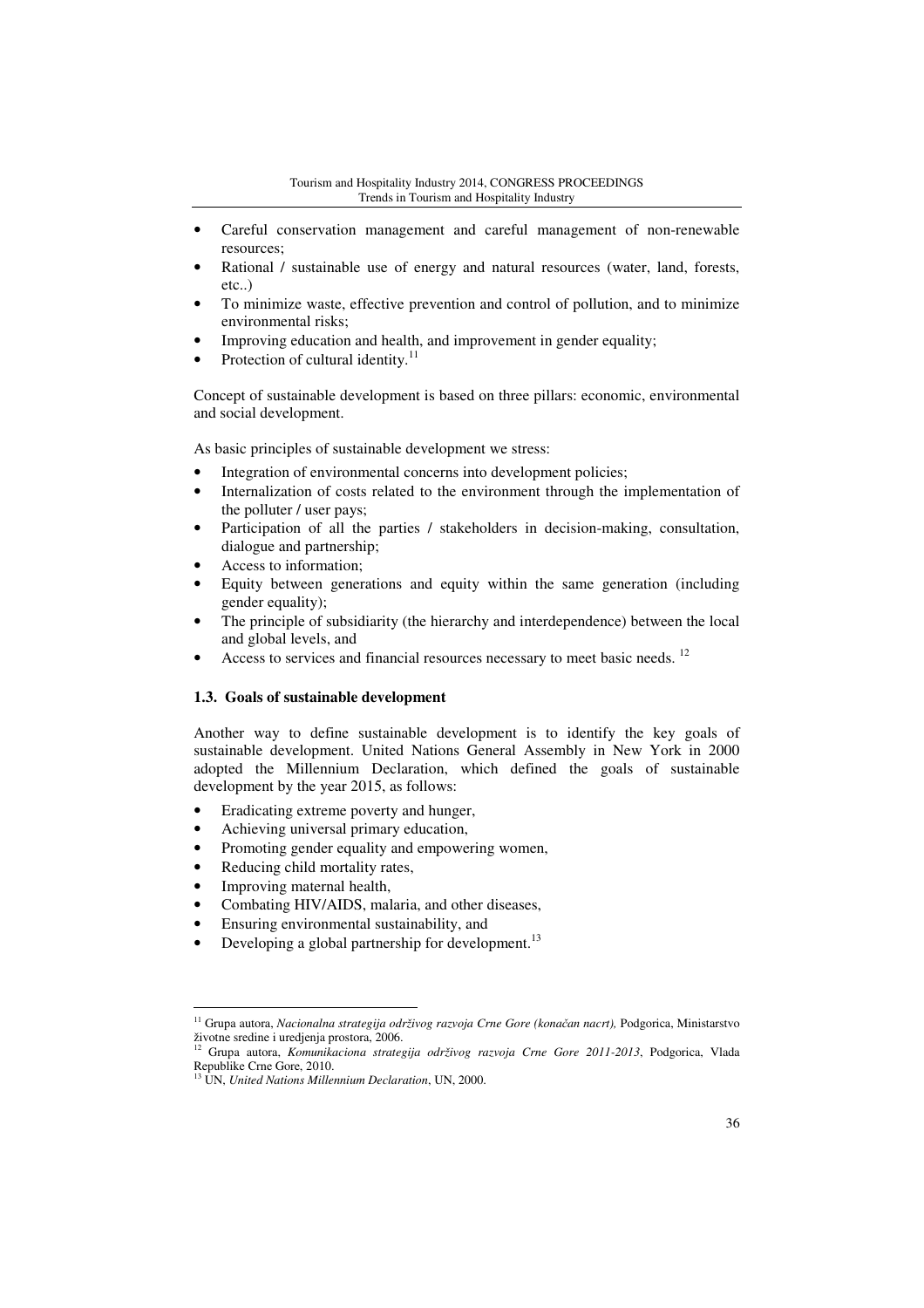Some of these goals will be achieved by 2015 but progress in many areas is far from sufficient, so more efforts are urgently needed. $14$ 

### **1.4. Indicators of sustainable development**

Indicators can provide crucial guidance for decision-making in various ways. They can reformulate the physical and social sciences into quantitatiive information that could improve process of decision-making. Indicators allow monitoring of the sustainable development implementation, provide early warning in order to prevent a time of economic, social or environmental crisis, enable the creation of new ideas, attitudes and values.

Earth Summit in 1992 recognized the important role that indicators have in helping countries to make decisions related to sustainable development. This recognition is defined in Chapter 40 of Agenda 21, which calls on all countries at the national level as well as international, governmental and non-governmental organizations to develop and to identify the indicators of sustainable development. These indicators can provide them with a solid basis for decision making at all levels.<sup>15</sup>

Commission for Sustainable Development (CSD), in its publication *Indicators of Sustainable Development: Guidelines and Methodologies* has defined the basic indicators of sustainable development and it has set the framework for the evaluation of the implementation of national strategies for sustainable development. The indicators are divided into four major groups: social, environmental, economic, and institutional.<sup>16</sup>

We should be aware of fact that the idea of global sustainable development can only be achieved if the identical ideas are implemented at the local level. The role of local authorities and communities is esencial here.

### **2. SUSTAINABLE DEVELOPMENT OF TOURISM**

Some authors believe that a country that is committed to sustainable development especially need to focus on efficient and effective management of agriculture and tourism.<sup>1</sup>

In a few words, sustainable tourism can be defined as *"*Tourism that takes full account of its current and future economic, social and environmental impacts, addressing the needs of visitors, the industry, and the environment and host communities"<sup>18</sup>

<sup>14</sup> UN, *The Millennium Development Goals Mountly Report 2013,* UN, 2013.

<sup>15</sup> Stojanović, V., *Održivi razvoj turizma i životne sredine,* Novi Sad, Univerzitet u Novom Sadu, 2007.

<sup>16</sup> UNCSD, *The Millennium Development Goals Report 2012*, UN, 2012.

<sup>&</sup>lt;sup>17</sup> Elliot, J., *An introduction to sustainable development*, London, Routledge, 1994.

<sup>&</sup>lt;sup>18</sup> UNEP and UNWTO, *Making Tourism More Sustainable - A Guide for Policy Makers*, Madrid, UNEP and UNWTO, 2005.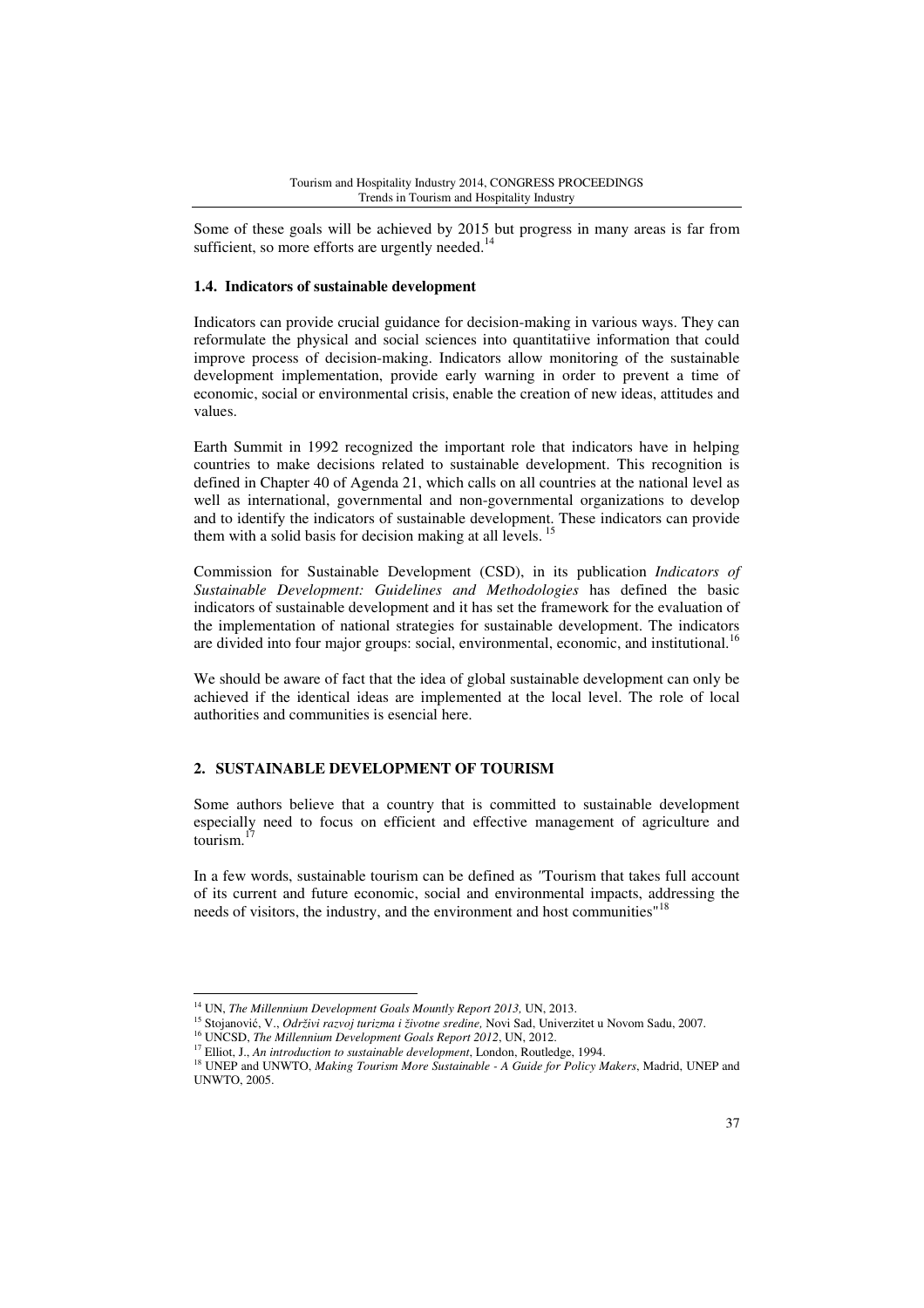"According to the Conceptual Definition established by the World Tourism Organization, sustainable tourism must:

- Provide optimal use of environmental resources that constitute a key element in tourism development;
- Respect the socio-cultural authenticity of host communities, conserve their built and living cultural heritage and traditional values, and contribute to intercultural understanding and tolerance;
- Ensure viable, long-term economic operations, providing socio-economic benefits to all stakeholders that are fairly distributed, and contributing to poverty alleviation; and
- Maintain a high level of tourist satisfaction and ensure a meaningful experience to the tourists, raising their awareness about sustainability issues and promoting sustainable tourism practices." <sup>19</sup>

We have mentioned that sustainable tourism aims to preserve the natural and cultural heritage, but also to preserve the cultural identity, domicile, their rights, to stimulate the usage of natural and cultural resources within the limits of sustainability, to reduce the differences in development within and between regions, to promote the competitiveness and to support economic and social integration.

Sustainable tourism should be considered:

- From the economic point of view, especially its effects in relation to mass tourism;
- From the socio-cultural aspect, in terms of cultural identity, traditional system of values and morals;
- From the ethical point of view, in terms of respecting ethical principles during any business action;
- From the environmental point of view, in terms of protection of the environment.<sup>20</sup>

We emphasize that the key to achieving sustainable tourism is an analytical overview and critical review of the current situation, as well as effective management of tourism development using appropriate techniques.<sup>21</sup>

Progress in the idea of sustainable tourism can not be imagined without some kind of verification of that progress. Sustainable development of tourism and sustainable development in general is carried out with the help of indicators.<sup>22</sup> Because of the importance of tourism for the development of Montenegro, we will focus on indicators of sustainable tourism.

In fact, summarizing the results of research conducted in the various types of tourist centers as well as taking into consideration all the problems related to the precise determination of carrying capacity, a team of experts proposed by the Commission of the European Union had prepared a list of comparative indicators for monitoring and determining the degree of sustainability of tourism development. The indicators are

<sup>19</sup> Weaver, D., *Sustainable tourism,* Oxford, B-H, 2012.

<sup>20</sup> Pasinović, M., *Održivi turizam u Crnoj Gori*, Bar, Fakultet za turizam, hotelijerstvo i trgovinu-Bar, 2008.

<sup>21</sup> Gossling, S., Hall,M. and Weaver, D., *Sustainable tourism futures*, London,Routledge, 2009.

<sup>&</sup>lt;sup>22</sup> Halloway, C.,*The business of tourism*, New York, Prentice Hall, 2009.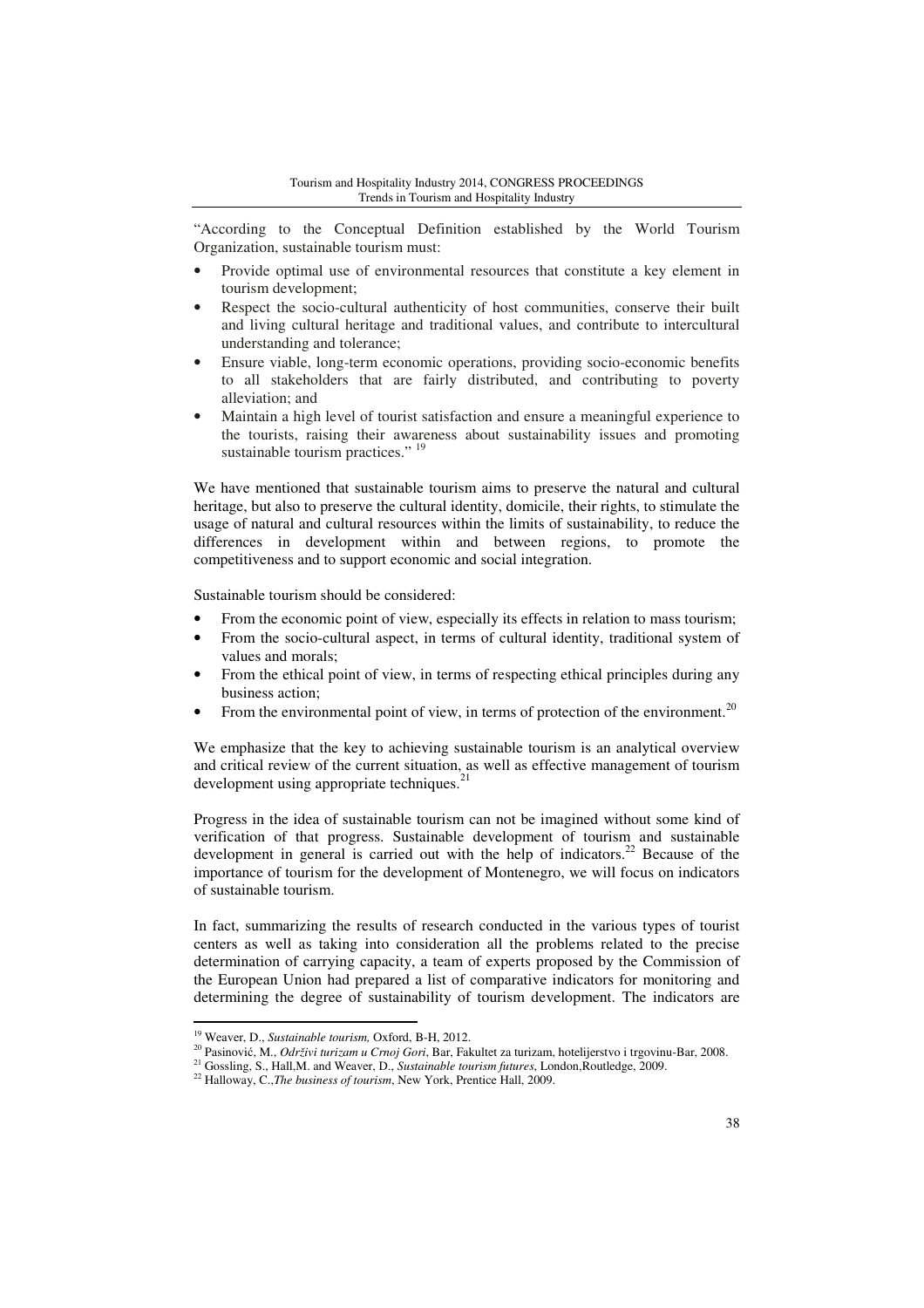categorized into five groups: economic indicators (showing the economic effects of tourism business in the tourist areas), tourist satisfaction (includes quality of tourist satisfaction), social indicators, cultural indicators (express the degree of preservation of the cultural identity of the local community that is influenced by tourists who come from backgrounds with different cultural characteristics), environmental indicators should provide a picture of the environmental impacts of tourism and its performance in various regions.<sup>23</sup>

Using these indicators to evaluate the current state of tourism development leads to the more responsible actions. Application of indicators is based on the encoding that defines limit values for each indicator. Acording to this, situation can be evaluated as a critical, acceptable and sustainable.

The indicators highlight trends at EU level by using traffic light colors.<sup>24</sup> The color of the heading summarizes the overall situation. The bullets, which are also color-coded, highlight the main issues. The assessment for most indicators is based on recent official documents of the Commission. Red zone means poor performance, indicating that worrying trends are not being reversed, and/or that targets are unlikely to be met (where targets exist). Amber zone means trends are not clear, or that overall problems remain despite some mixed progress. Green zone means good performance, indicating that worrying trends have been reversed or the EU is on track to meet targets, where there are targets.  $25$ 

In the next table you can find review of sustainable tourism indicators.

| Type of indicator | <i>Indicators</i>                                                   | Meaning              |
|-------------------|---------------------------------------------------------------------|----------------------|
| Economic          | Seasonality: % tourist arrival in<br>the peak season (3months)      | $<40\%$ green zone   |
|                   |                                                                     | $40-50\%$ amber zone |
|                   |                                                                     | $>50\%$ red zone     |
|                   | Relation between the number of<br>tourist capacities and the number | $>150\%$ green zone  |
|                   | of tourists' overnight stays                                        | 120-150\% amber zone |
|                   |                                                                     | $120$ red zone       |

# Table 1: **Comparative indicators of sustainable tourism**

<sup>23</sup> Cooper, C., *Tourism – Principles and Practice*, London, Longman, 2000.

<sup>24</sup> European Commission, *EU environment – indicators*, Brussels,European Commission, 2009

<sup>25</sup> Stojanović, V., *Održivi razvoj turizma i životne sredine,* Novi Sad, Univerzitet u Novom Sadu, 2007.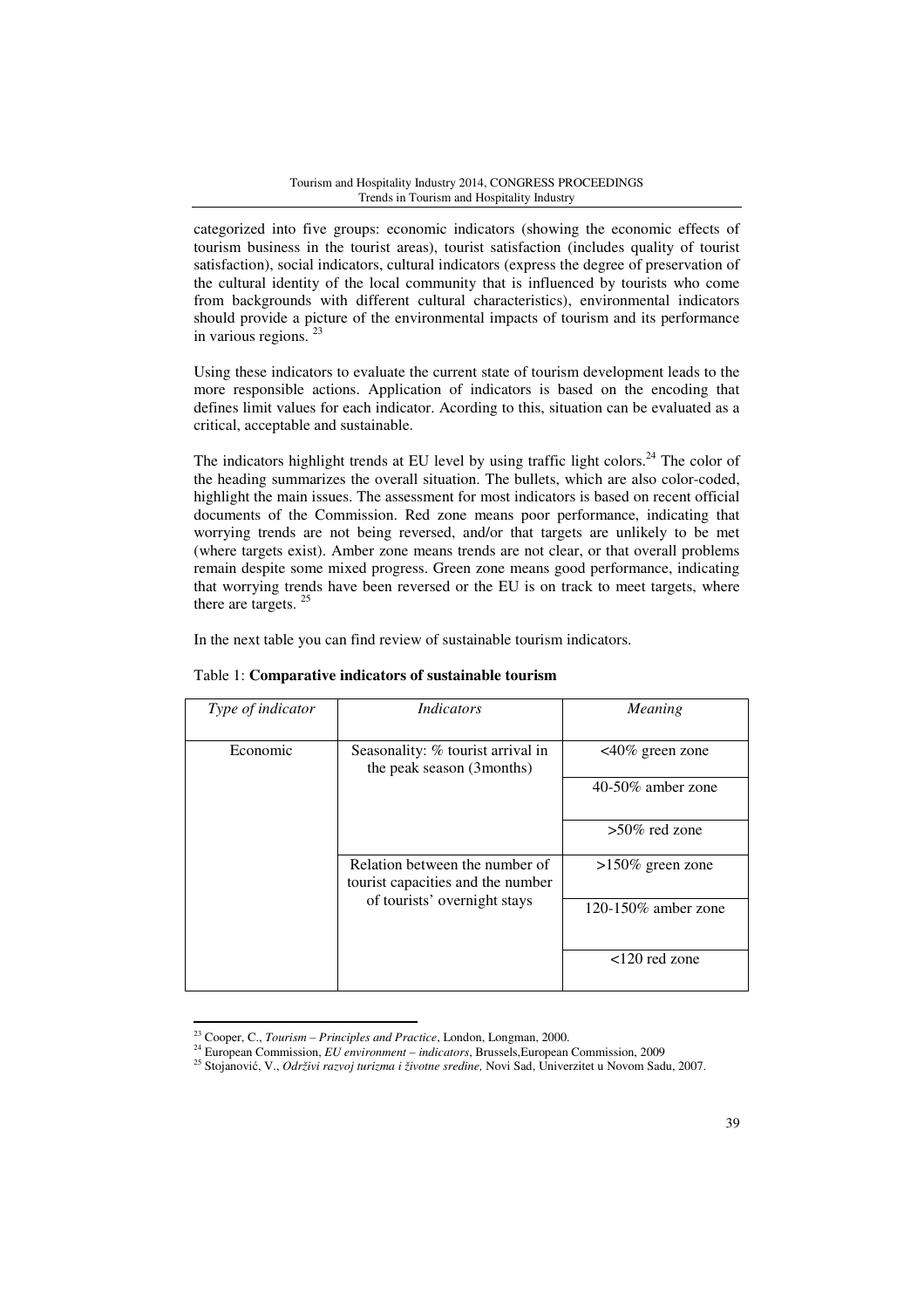| Type of indicator    | <b>Indicators</b>                                                       | Meaning                                         |
|----------------------|-------------------------------------------------------------------------|-------------------------------------------------|
|                      | The coefficient of local<br>magnification                               | Not defined                                     |
| Tourist satisfaction | Repeated visits:% repeated visits                                       | >50% green zone                                 |
|                      | in the last 5 years                                                     | 30-50% amber zone                               |
|                      |                                                                         | <30% red zone                                   |
| Cultural             | Relation between the number of<br>tourist capacities and the number     | $1.1:1$ green zone                              |
|                      | of citizens                                                             | $1.1 - 1.5:1$ amber zone                        |
|                      |                                                                         | $>1.6:1$ red zone                               |
|                      | Tourism intensity: number of<br>overnight stays (000) / number          | $1.1:1$ green zone                              |
|                      | of citizens (00)                                                        | $1.1 - 1.5:1$ amber zone                        |
|                      |                                                                         | $>1.6:1$ red zone                               |
| Social               | Tourism share in GDP                                                    | Compare with the tourism<br>share in employment |
|                      | % of individual tourists                                                | >70% green zone                                 |
|                      |                                                                         | 50-70% amber zone                               |
|                      |                                                                         | <50% red zone                                   |
| Environmental        | Land - % of land on which<br>construction is allowed but not            | <10% green zone                                 |
|                      | implemented yet                                                         | 10-20% amber zone                               |
|                      |                                                                         | $>20\%$ red zone                                |
|                      | Usage of land: % area changes<br>by construction in the last 5<br>years | Not defined                                     |
|                      | Traffic: % of tourists arrivals<br>who do not use their own cars        | $>20\%$ green zone                              |
|                      |                                                                         | 10-20% amber zone                               |
|                      |                                                                         | <10% red zone                                   |

Source: Stojanović V., Održivi razvoj turizma i životne sredine, Novi Sad, Univerzitet u Novom Sadu, 2007.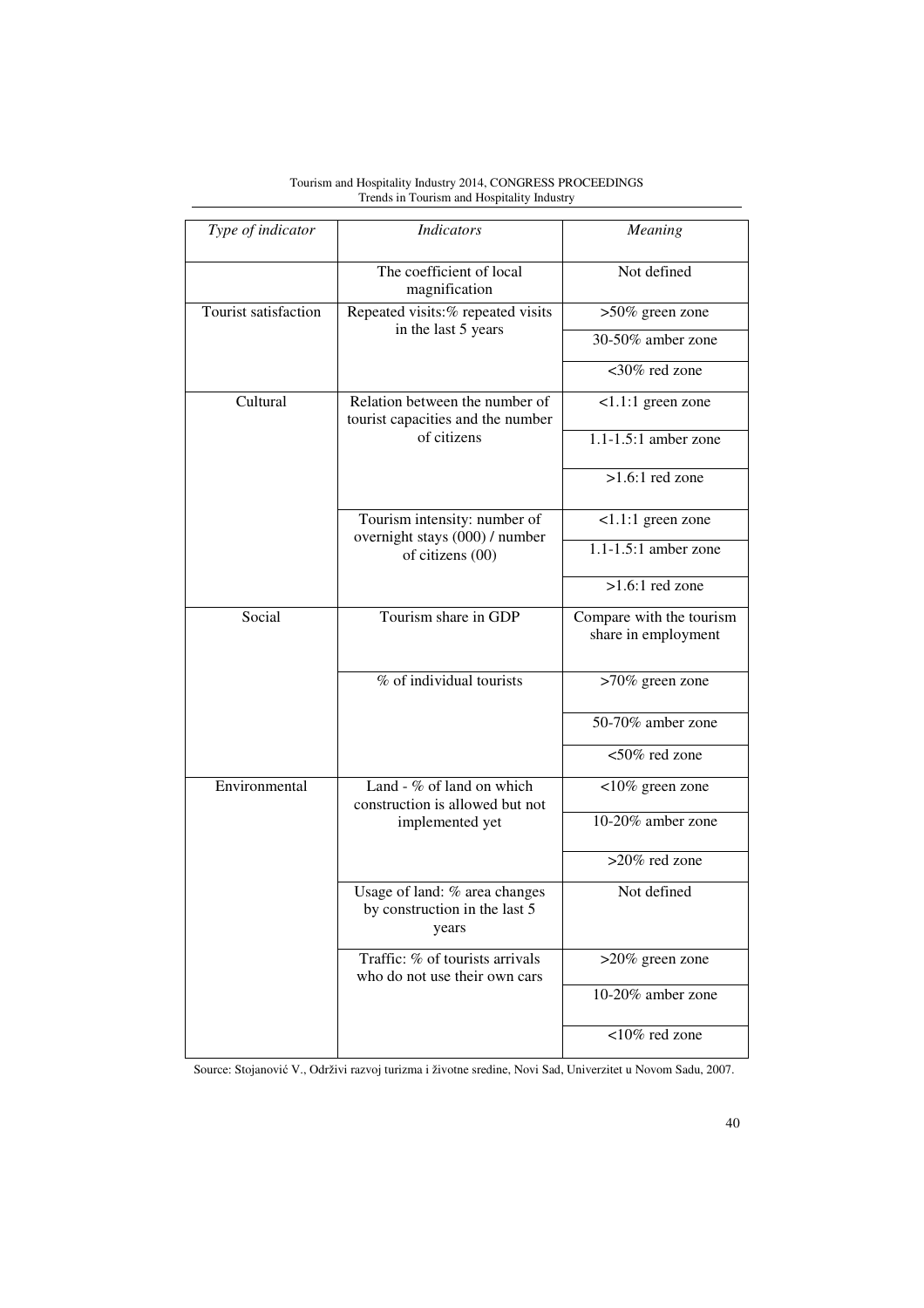### **3. THE SKADAR LAKE ZONE – GENERAL CHARACTERISTICS**

The Skadar Lake Zone is recognized as ecological - lake and cultural - tourist region whose waters are the largest freshwater areas in the southeastern Europe. It is also well known for its diverse, complex and specific ecosystems that are under national and international protection. Well known and highly respected tourist attributes of this subregion are specific nature, lake, wildlife, national park, cultural - historical heritage, fishing villages, castles and bridges, gastronomy, tradition and legends.<sup>26</sup>

The Skadar Lake is situated in the border area of Zeta - Shkoder basin, maintaining contact to the Adriatic Sea through Bojana River (back then the only transport link between Montenegro and the rest of world). In the geological past the Skadar lake was separated from the sea by mountains. The Skadar Lake basin covers more than a quarter of the Montenegrin area and it collects a huge amount of water from heavy rainfall, many river sources. It is a high quality water. The Skadar Lake Zone has a very favorable geographical and transportation position . It is a link between the coastal and north regions of Montenegro and across the lake water are the main road and rail corridors.

The Skadar Lake coast is very indented and has numerous bays and islands. Along the coast, under Rumija mountain more than 50 small and large islands are situated. Most of islands are low, rocky and overgrown with laurel, ivy and pomegranate bushes. The largest island is Vranjina (303m). It became an island in the first half of the 13th century and before that, it was part of the mainland. There is an old, attractive fishing village, several restaurants, including the restoraunt Plantaže which is well known by high quality service. Behind this restoraunt quite atractive wine cellar is situated in the stone cave. At the western side of island interesting small island Lesendro is positioned and here is built Adriatic highway and Belgrade-Bar railway.

There are also islands: Moračnik, Beška, Starčevo, Grmožur, Kom, Velja i Mala Čakovica. Very important historical and cultural monuments are stated on some of these islands. In Montenegrin architecture churches from 14th an 15th centure take special place.<sup>27</sup>

The National Park Skadar lake is the part of this zone. National Park Skadar Lake is the largest lake in the Balkans and is also the only national park dominated by aquatic and wetland ecosystems. Northern side (about 20,000 ha) provides ideal conditions for the development of wildlife, especially for bird life. On the lake there, nests, wintering or relocated 281 species of birds, including Lake has the status of international importance for birds (IBA) and is on the list of the world's aquatic habitats of international importance (RAMSAR).

In the park, there are 48 species of fish, 50 species of mammals (only water is representative of the otter), numerous amphibians, reptiles and insects. Skadar Lake has a rich history and culture, as evidenced by numerous archaeological sites, medieval to

<sup>26</sup> Radović, M., *Turisti*č*ka geografija Crne Gore*, Bar, Fakultet za turizam Bar, 2010.

<sup>27</sup> *Ibidem*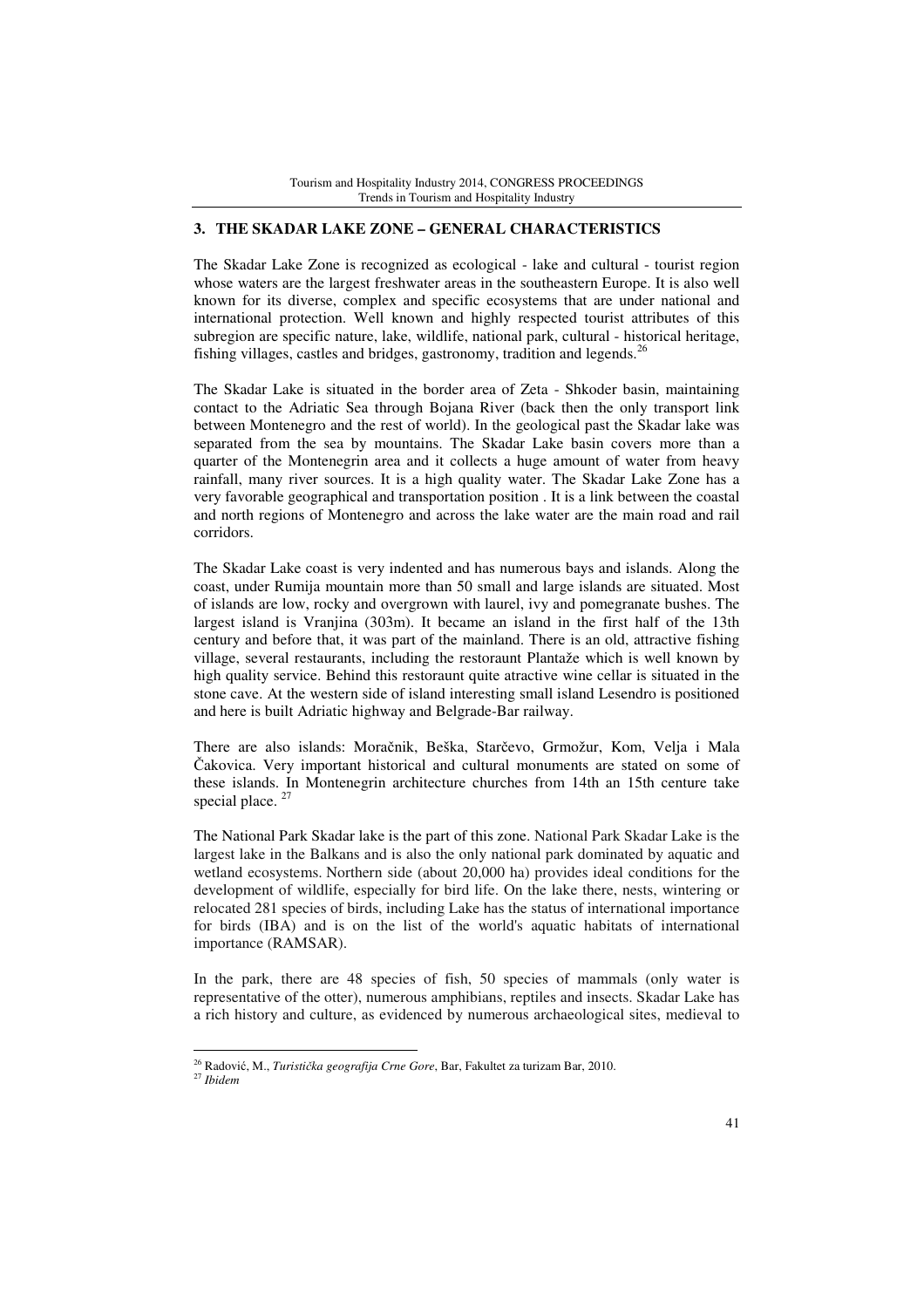monastery and churches we have mentioned before, forts and folk architecture (fishing villages, old bridges, mills and wells).<sup>28</sup>

From the tourism development point of view special attention is given to the design and development of tourist infrastructure at sites: Crnojevića River, Virpazar, Murići - Ostros, Vranjina and Plavnica. The Skadar Lake zone includes numerous villages, which have excellent conditions for integrated tourism development and for production of high quality food and beverages. In the formulation of the tourist product special attention should be paid to the protection NP Skadar Lake and authentic landscape environmental and architectural features of coastal areas.<sup>29</sup>

The tourist valorization of the Skadar Lake Zone should be focused on sustainable tourism development. The various programs should be created such as special environmental programs for education. Then, for attracting more tourists alternative products shoul be designed. It means particular types of tourism should be developed here: cultural, excursions, sports - recreational, rural tourism, ecotourism, etc. On the other hand, respecting enviroment and sustainable development principles is the most important for the future development of tourism. Unplanned construction at this area should be strictly banned. <sup>30</sup> Local people must be aware of threats that come from their unresponsible behaviour towards enviroment. In the next paragraph we are going to discuss the indicators of sustainable tourism in The Skadar Lake Zone and enviromental awarnesses of local people.

### **3.1. Indicators of sustainable tourism development**

For the calculation of indicators of sustainable tourism in the Skadar Lake Zone we used the parameters for the three municipalities: Bar, Podgorica and Cetinje which belong to the Skadar Lake Zone. It should be noted that because of lack of available data we could not calculate all of indicators.

Economic Indicators of sustainable development of tourism in the Skadar Lake Zone say the following:

Seasonality of tourism in this area is expressive. In fact, during the summer months June, July and August (2012) in the area of Skadar Lake was recorded 990,027 overnight stays, which is 73% of total overnight stays during 2012. Acording to this, the Skadar Lake Zone can be positioned in the red zone. It is important to note that most of the overnight stays are realised in the coastal municipality of Bar.

Analyzing the relationship between the number of tourists' overnight stays and the number of available beds in destination (number of overnight stays during the year 2012 in Bar, Podgorica and Cetinje was 1,375,269, while the number of beds was 22 362) the Skadar Lake Zone is in the green zone. The ratio of these two parameters is more than 150%.

<sup>&</sup>lt;sup>28</sup> Official site of National Parks of Montenegro, www.nparkovi.me, connection 15.02.2013. 10.30h

<sup>29</sup> Radović, M., *Turisti*č*ka geografija Crne Gore*, Bar, Fakultet za turizam Bar, 2010.

<sup>30</sup> *Ibidem*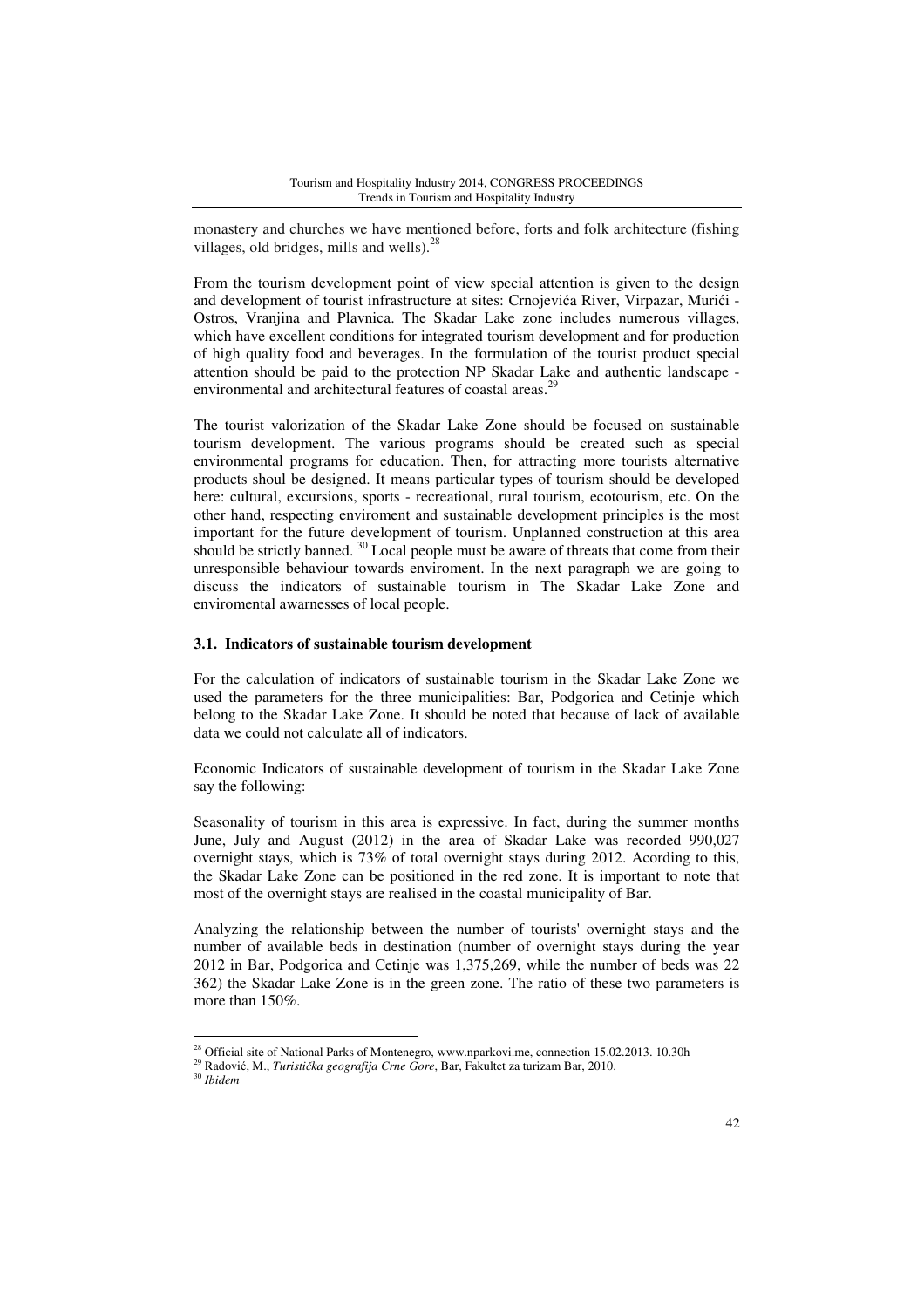Acording to cultural indicators of sustainable tourism development we can conclude that the Skadar Lake Zone is in the green zone. This is based on ratio of the number of accommodation units to the number of local people, 0,09:1 (the total population of the Bar, Podgorica and Cetinje is 244 642). Furthermore, the ratio of the number of tourists' overnight stays to the number of inhabitants is 5,54:1, which means that the Skadar Lake Zone is in the red zone. It is important to note that this result is consequence of the unsustainability of smaller tourist destination, of the municipality of Bar.

Analizing social indicators of sustainable tourism development in the Skadar Lake Zone we can conclude that it is in the green zone. Actually, there is not high depedence on tour operators at the national level and therefore not in this area.

For analyzing the enviromental indicators we used the number of flats built in the Skadar Lake Zone. Between the two censuses, the number of new flats increased by 21.5%, which is alarming rate in terms of the tourism sustainability. Construction is one of the activities with the highest share in GDP in the last decade and it is very indicative in the municipality of Podgorica ( the capital of Montenegro) and in the municipality of Bar, while coastal places of the Skadar Lake are not yet affected by intensive and unplanned construction.

We conclude that some parts of the Skadar Lake Zone are quite vulnerable in terms of sustainability, particularly areas of the Capital City and the Municipality of Bar, but the area of Cetinje is still in the green zone. The Skadar lake is not enough known as tourist destination so we can say that the National Par is situated in the green zone of tourism sustainability.

However, the question is: How to ensure the sustainability of tourist destination? The main actors in achieving tourism sustainability in particular destination are local people. Their ecological awarness is the most important initiator for sustainable tourism development. We need to notice that conflict between wildlife and people can erode local support for conservation and where the linkage between tourism benefits and wildlife is not understood, real benefits from sustainable tourism in protected areas could not be evidenced. $31$  Community based tourism is a wright base for sustainable economy development in protected areas, especially in national parks. Including local people in making decisions process must be obligatory for strategic decision makers.<sup>32</sup> On the other hand, despite the wealth of information which exists concerning environmental behavior, it is not known which variable or variables appear to be most influential in motivating individuals to take responsible environmental action.<sup>33</sup> In the next paragraph we will try to indentify the level of ecological awareness of local people

<sup>&</sup>lt;sup>31</sup> Michelle Gadd, "Conservation outside of parks: attitudes of local people in Laikipia, Kenya", *Environmental Conservation,* No. 1 ,March 2005, pp. 50-63.

<sup>&</sup>lt;sup>32</sup> Daniela Tommasini, "Ittoqqortoormiit and the National Park of Greenland: a community's option for tourism development", *Polar Record*, Vol. 49, No. 3, July 2013, pp. 237-239.

<sup>&</sup>lt;sup>33</sup> Anja Kollmuss and Julian Agyeman, "Mind the Gap: Why do people act environmentally and what are the barriers to pro-environmental behavior?", *Environmental Education Research*, Vol. 8, No. 3, 2010, pp. 239- 260.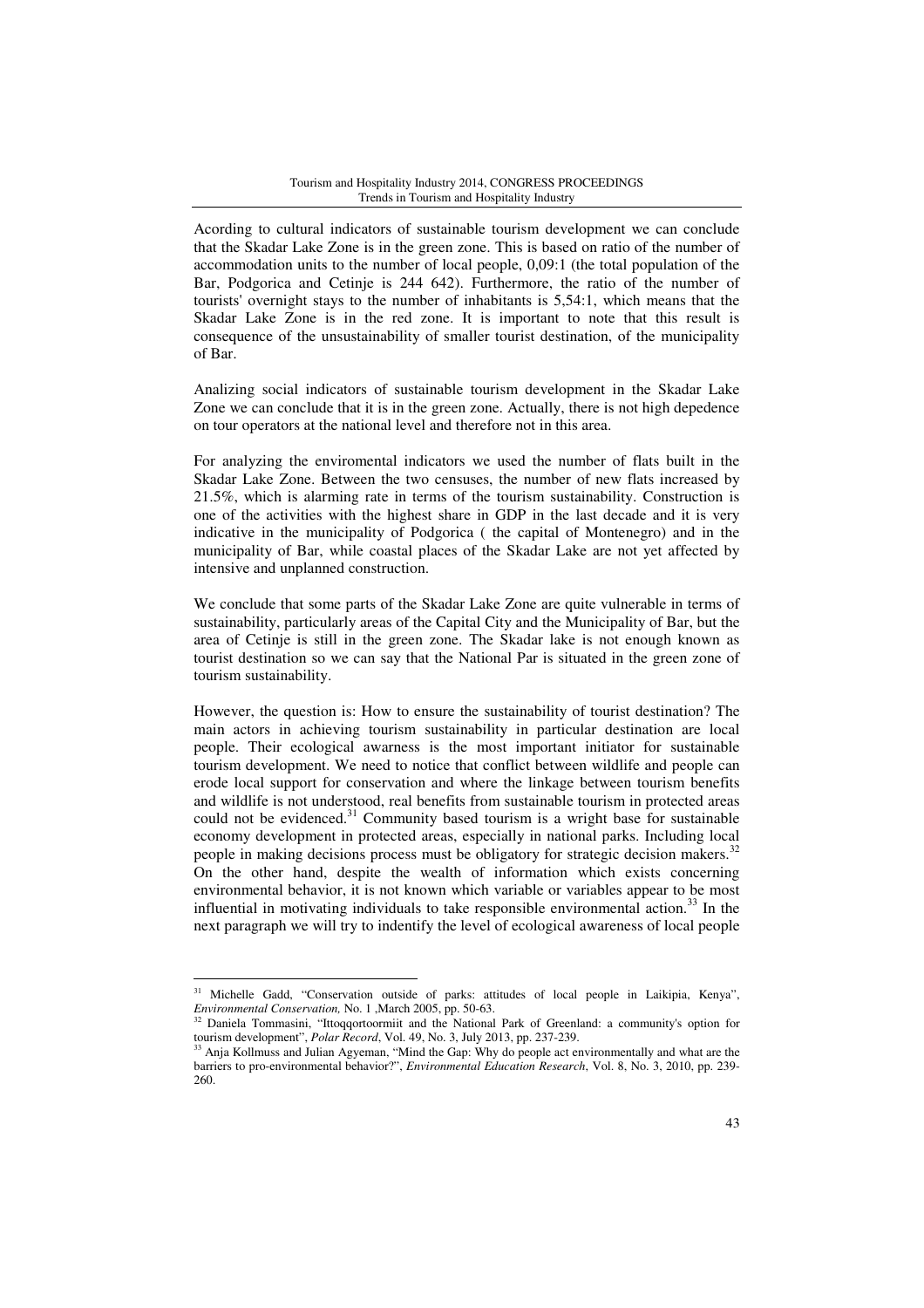who live in the area of the Skadar Lake. We will make concusions using results of survey conducted in the Skadar Lake Zone.

# **3.2. Environmental awareness of local people in the Skadar Lake Zone**

# *3.2.1. Sample and Results*

Special, closed questionnaire was designed. The questionnaire included 18 questions and 51 people answered it, which is considered a valid sample. According to the census of Montenegro from the 2011<sup>th</sup>, in the area of Skadar Lake (The municipalities of Podgorica, Bar and Cetinje) live 244 642 inhabitants or 39.46% of the total population of Montenegro. A statistically representative sample of the total population of Montenegro is 100 participants, so the adequate sample for this survey is 39 residents. It is important to notice that survey was conducted among 51 households, not individuals. We talked with one pearson from a family, not with all members of households. Some questionnaires wer filled in pearson by interviewer, some by e-mail or telephone. Examined sites were Bar, Dodoši, Godinje, Karuč, Murići, Ostros, Podgorica, Plavnica, Crnojevića River, Sutomore Virpazar Vranjina. The following table presents more details about the sample.

|                                     | male                          | 31   |                          | $18-35:42$     |      |
|-------------------------------------|-------------------------------|------|--------------------------|----------------|------|
| Sex (frequency)                     | female                        | 20   | Age $(\%)$               | $36 - 55:34$   |      |
|                                     | Total                         | 51   |                          | $56 - 24$      |      |
|                                     | Secondary school              | 35.3 |                          | employed       | 66.7 |
| Education $(\% )$                   | College                       | 9.8  | Status $(\% )$           | unemployed     | 19.6 |
|                                     | Faculty/Academy               | 45.1 |                          | Retiree        | 9.8  |
|                                     | Others                        | 9.8  |                          | Others         | 3.9  |
|                                     | Tourism<br>and<br>hospitality | 31.4 | Industry                 | 3.9            |      |
| <b>Employment</b><br>sector $(\% )$ | Agriculture                   | 9.8  | Education/he<br>althcare | 11.8           |      |
|                                     | Commerce                      | 3.9  | Culture                  | $\overline{2}$ |      |
|                                     | Public services               | 9.8  | Science                  | $\mathfrak{D}$ |      |

### Table 2: **Respondents' profile**

Source: Authors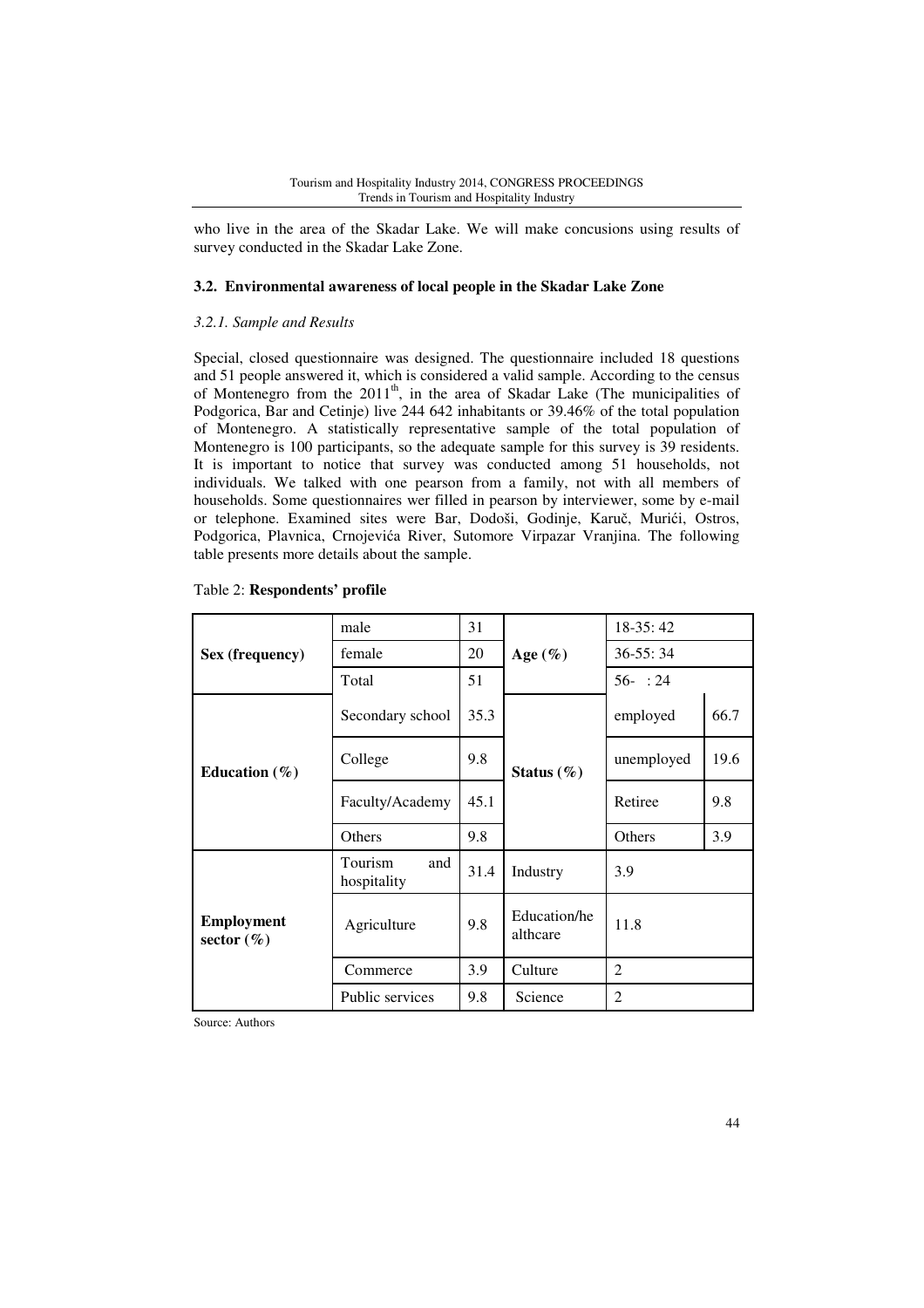Most of respondents who are employed in the tourism and hospitality sector work in restaurants and travel agencies. Three respondents work in the hotel, but twelve respondents gave an answer they do something else. (Administration, ticketing agent, tour guide, IT, Sales).

Most respondents work in the private sector. More than 58% of respondents work in the private sector, 19.6% work in the public sector and 21.6% of respondents didn't answer. More than 47% of respondents generate income completely / mostly and partly from tourism, while 52.9% of respondents don't.

Due to the complexity we will present only the most interesting answers.

One of the questions in the questionnaire was to assess the degree of agreement with the following premises using scale from 1 - I do not agree to 5 - I agree.

|                     | Frequency | Percent | <b>Valid Percent</b> | Cumulative<br>Percent |
|---------------------|-----------|---------|----------------------|-----------------------|
| I do not agree      | 18        | 35.3    | 36.0                 | 36.0                  |
| Slightly agree      | 6         | 11.8    | 12.0                 | 48.0                  |
| Moderately<br>agree | 16        | 31.4    | 32.0                 | 80.0                  |
| Strongly agree      | 5         | 9.8     | 10.0                 | 90.0                  |
| Completely<br>agree | 5         | 9.8     | 10.0                 | 100.0                 |
| Total               | 50        | 98.0    | 100.0                |                       |
| Missing values      |           | 2.0     |                      |                       |
| Total               | 51        | 100.0   |                      |                       |

Table 3: **Premise: Tourism development destroys natural and cultural recourses.** 

Source: Authors

The majority of respondents agreed that tourism development does not destroy the natural and cultural resources at all, 11.6% of them said little, moderate 31.4%, while 19.6% of respondents said that tourism greatly endangers the natural and cultural resources.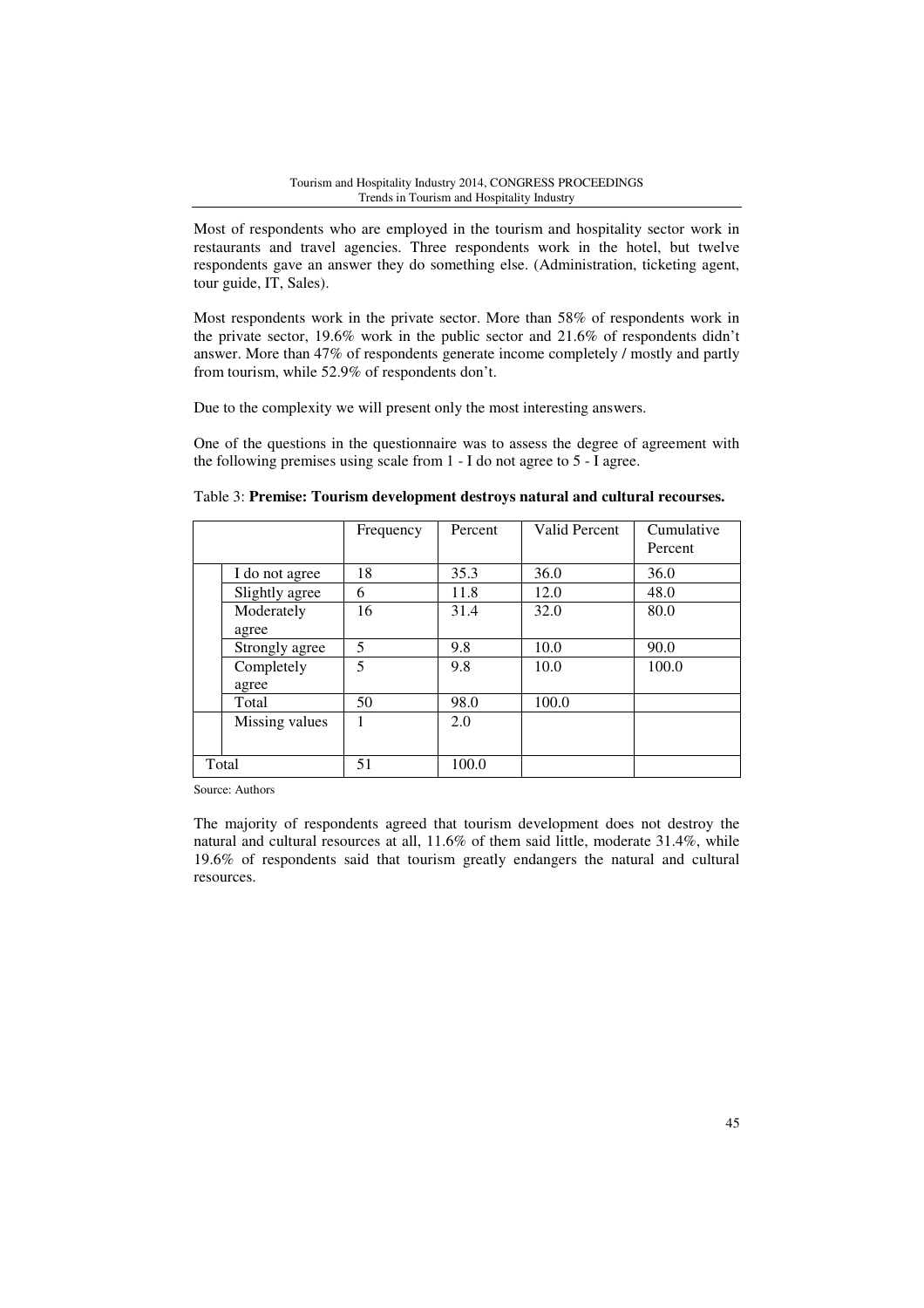|                  | Frequency | Percent | Valid Percent | Cumulativ<br>e Percent |
|------------------|-----------|---------|---------------|------------------------|
| I do not agree   |           |         |               |                        |
| Slightly agree   |           | 2.0     | 2.0           | 2.0                    |
| Moderately agree | 11        | 21.6    | 21.6          | 23.5                   |
| Strongly agree   |           | 13.7    | 13.7          | 37.3                   |
| Completely agree | 32        | 62.7    | 62.7          | 100.0                  |
| Total            | 51        | 100.0   | 100.0         |                        |

Table 4: **Premise: Sustainable tourism means management of resources in a way to satisfy all the economic needs, and continuously preserve environment** 

Source: Authors

People who live at the Skadar Lake Zone are not familiar with the concepts of sustainable development and sustainable tourism. We have concluded this from their answers. Over 76% of respondents said that sustainable tourism means management of resources in a way to satisfy all economic needs first and to preserve environment. Over 21% of them partially agree with the above statement, while a few respondents slightly agreed with it. None of the respondents disagreed with this premise. Mentioned premise is not true. Look at the definition of sustainable tourism in previous text. It is reason why we cannot expect a proper application of the concept of sustainable tourism in this area.

#### Frequency Percent Valid Percent Cumulative Percent I do not agree 3 5.9 5.9 5.9 Slightly agree 1 2.0 2.0 7.8 Moderately agree 23 45.1 45.1 52.9 Strongly agree 12 23.5 23.5 76.5

Completely agree 12 23.5 23.5 100.0

Total 51 100.0 100.0

# Table 5: **Premise: Ecotourism is a type of tourism that can be sustainable and unsustainable, as well as agro tourism.**

Source: Authors

How many residents of the Skadar Lake Zone are familiar with the concept of ecotourism, we can infer from their answers. Only 5.9% of respondents did not agree with the premise that ecotourism can be sustainable and unsustainable, as well as the agro tourism, while the rest of the respondents showed agreement with this premise. We can conclude that the local people are not familiar with the concept of ecotourism because ecotourism must be sustainable, otherwise it is not ecotourism.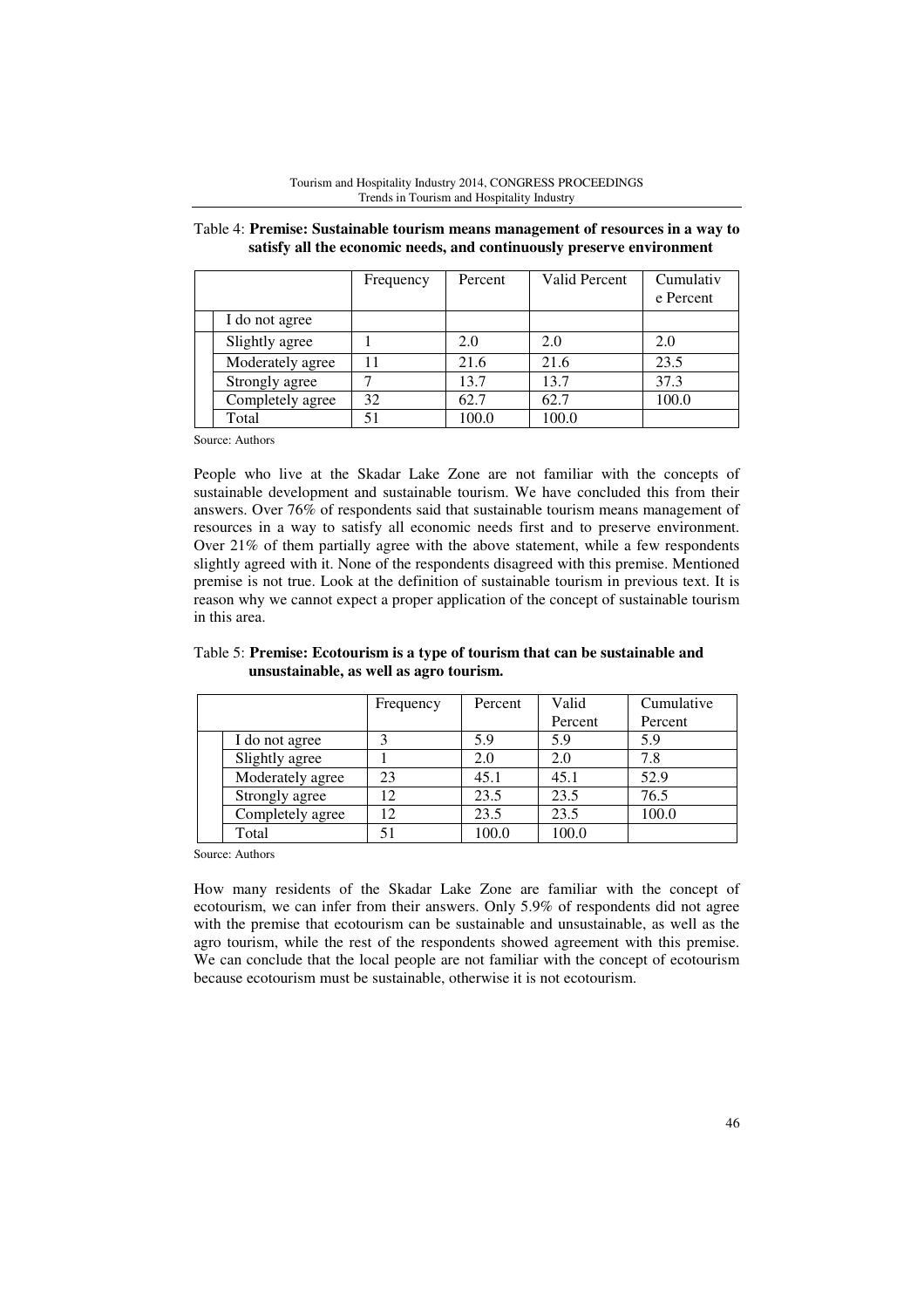|                  | Frequency | Percent | Valid   | Cumulativ |
|------------------|-----------|---------|---------|-----------|
|                  |           |         | Percent | e Percent |
| I do not agree   |           |         |         |           |
| Slightly agree   |           | 2.0     | 2.0     | 2.0       |
| Moderately agree |           | 9.8     | 9.8     | 11.8      |
| Strongly agree   |           | 7.8     | 7.8     | 19.6      |
| Completely agree | 41        | 80.4    | 80.4    | 100.0     |
| Total            | 51        | 100.0   | 100.0   |           |

Tourism and Hospitality Industry 2014, CONGRESS PROCEEDINGS Trends in Tourism and Hospitality Industry

Table 6: **Premise: I think that it is necessary to take more care of the environment** 

Source: Authors

State of environmental awareness of the local people who live in the area of the Skadar Lake can be considered as positive. Over 88% of respondents think that it is necessary to take better care of the environment. There is no disagreement with this statement.

|                               | Table 7: Premise: I think it is necessary to use alternative energy (solar heating, |
|-------------------------------|-------------------------------------------------------------------------------------|
| rain water, windmills, etc.). |                                                                                     |

|                  | Frequency | Percent | Valid   | Cumulative |
|------------------|-----------|---------|---------|------------|
|                  |           |         | Percent | Percent    |
| I do not agree   |           | 5.9     | 5.9     | 5.9        |
| Slightly agree   |           | 7.8     | 7.8     | 13.7       |
| Moderately agree |           | 13.7    | 13.7    | 27.5       |
| Strongly agree   |           | 17.6    | 17.6    | 45.1       |
| Completely agree | 28        | 54.9    | 54.9    | 100.0      |
| Total            |           | 100.0   | 100.0   |            |

Source: Authors

Respondents showed that they are aware of importance of environmental protection. They think sustainability in business is important, so 72.5% of respondents agreed with the premise that it is necessary to use alternative energy, 13.7% of respondents partially agreed with this premise, 7.8% slightly agreed, while 5.9% of respondents did not agree with it. Using alternative energy is the future of this area, especially if we bear in mind that the most of the area is under the protection of the National Park Skadar Lake.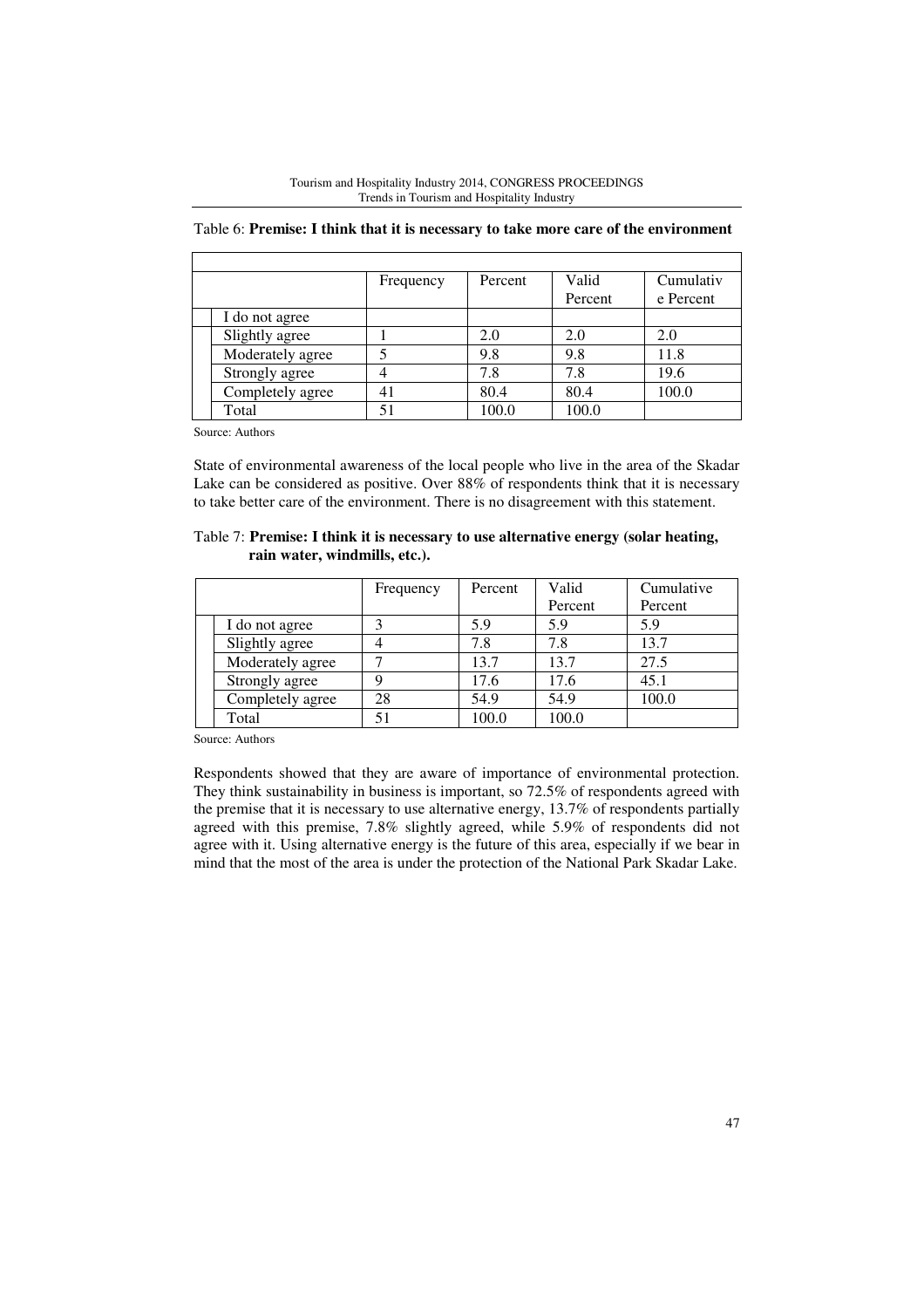|                     | Frequency      | Percent | Valid<br>Percent | Cumulative<br>Percent |
|---------------------|----------------|---------|------------------|-----------------------|
| I do not<br>agree   |                | 2.0     | 2.0              | 2.0                   |
| Slightly<br>agree   | $\mathfrak{D}$ | 3.9     | 3.9              | 5.9                   |
| Moderately<br>agree | 8              | 15.7    | 15.7             | 21.6                  |
| Strongly<br>agree   | 12             | 23.5    | 23.5             | 45.1                  |
| Completely<br>agree | 28             | 54.9    | 54.9             | 100.0                 |
| Total               | 51             | 100.0   | 100.0            |                       |

Table 8: **Premise: It is important to build Eco Lodge accommodation facilities because it does not damage the natural and social environment.** 

Source: Authors

The majority of respondents, 78.4%, considered that they had to build Eco Lodge accommodation facilities in order to protect the environment. Over 15% of them partially agreed with this premise, 3.9%, while one respondent disagreed. These results support the thesis that environmental awareness among the population in the area of Skadar lake exist but other findings indicate the level of development of their environmental awareness.

|                            | Table 9: Premise: It is important to have certain certificate which demonstrates |
|----------------------------|----------------------------------------------------------------------------------|
| the quality of the product |                                                                                  |

|                  | Frequency | Percent | Valid   | Cumulative |
|------------------|-----------|---------|---------|------------|
|                  |           |         | Percent | Percent    |
| I do not agree   |           | 5.9     | 5.9     | 5.9        |
| Slightly agree   |           | 5.9     | 5.9     | 11.8       |
| Moderately agree |           | 13.7    | 13.7    | 25.5       |
| Strongly agree   | 13        | 25.5    | 25.5    | 51.0       |
| Completely agree | 25        | 49.0    | 49.0    | 100.0      |
| Total            |           | 100.0   | 100.0   |            |

Source: Authors

Over 74% of respondents agreed with the statement that it is very important to possess certain certificates that confirm the quality of the product, 13.7% partially agreed, 5.9% slightly agreed and 5,9% did not agree with this premise. That is good result which tells us local people can recognize the importance of certified quality in order to attract more tourists.

To summarize, the environmental awareness among the local population in the area of Skadar Lake is present but a special attention should be given to clarifying specific concepts such as sustainable development, ecotourism, ecolodge, alternative energy, and to encourage people to be more responsible.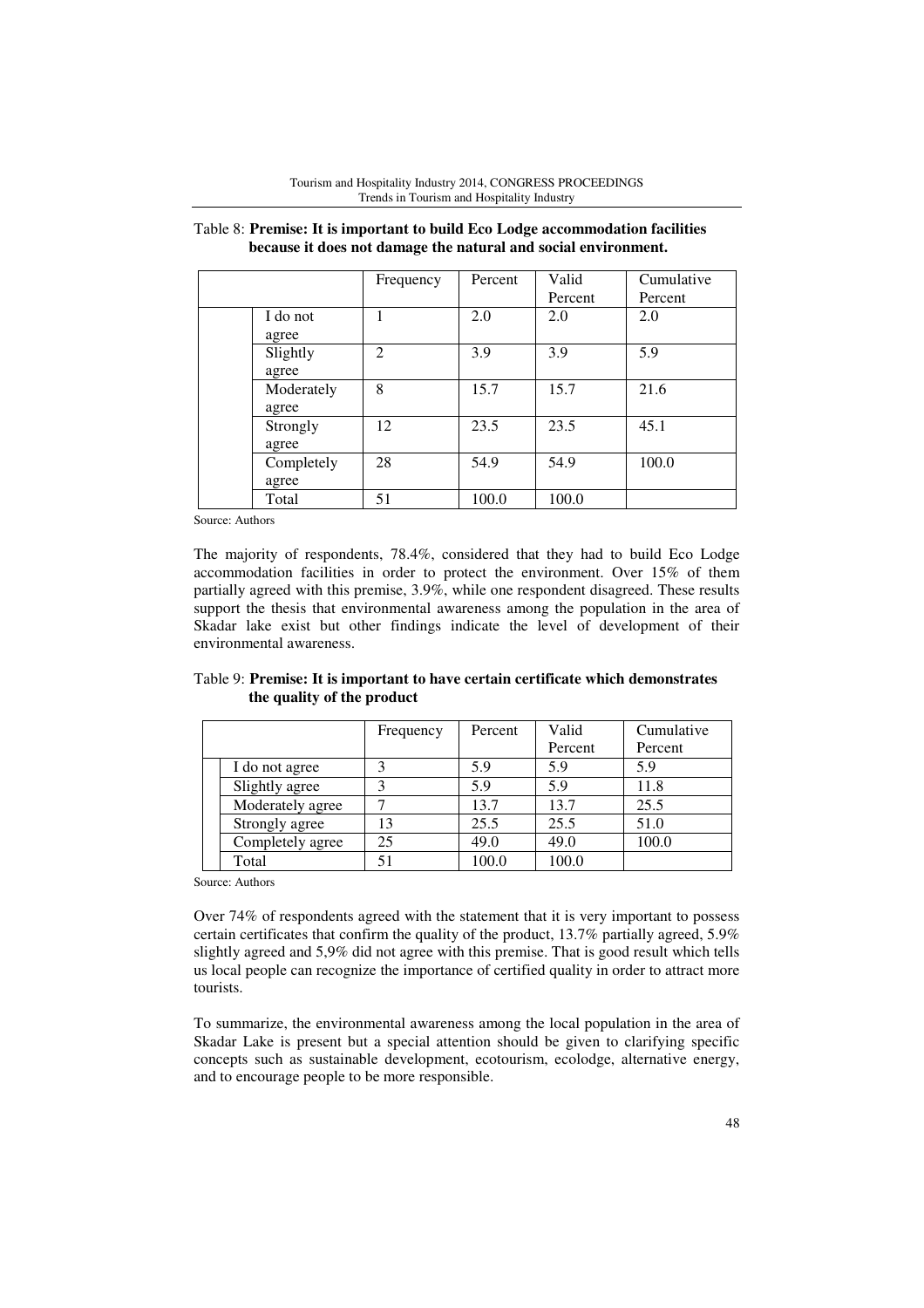#### **CONCLUSION**

Research conducted in the zone of Skadar Lake shows that ecological awareness of the people who live there is at relatively low level. Ecological initiatives and adequate educational programs can ensure the sustainability of this zone as a tourist destination.

The Skadar Lake Zone could become a real tourist destination by destination planning, defining a common vision and mission, setting strategic goals. Adequate development of tourism could provide sustainability of this region. Destination management is required as well as the management of visitors. Careful calculation of carrying capacities of the zone is very important for ensuring the sustainability of the destination. The Skadar Lake Zone would be in the green area of sustainability by establishing a strong system of protection, control and education of the local population and by trying to engage them in tourism, by sustainable developing of different forms of tourism especially eco-tourism, good promotion. On the other hand this zone would become the trademark of Montenegro as a tourist destination. It would be the area that every tourist would like to visit.

# **REFERENCES**

- Brady and Geets, "Sustainable development: the challenge of implementation", *International Journal of Sustainable Development & World Ecology*, Vol.1, No. 3, 1994, pp.189-197.Cooper, C., *Tourism – Principles and Practice*, London, Longman, 2000.
- Elliot, J., *An introduction to sustainable development*, London, Routledge, 1994.
- European Commission, *EU environment indicators*, Brussels, European Commission, 2009.
- Gadd, M., "Conservation outside of parks: attitudes of local people in Laikipia, Kenya", *Environmental Conservation,* No. 1, March 2005, pp. 50-63.
- Gossling, S., Hall, M. and Weaver, D., *Sustainable tourism futures*, London, Routledge, 2009.
- Griggs, D., "Comment", *Nature*, Vol. 495, Macmillan Publishers, 2013.
- Grupa autora, *Komunikaciona strategija održivog razvoja Crne Gore 2011-2013*, Podgorica, Vlada Republike Crne Gore, 2010.
- Grupa autora, *Nacionalna strategija održivog razvoja Crne Gore (kona*č*an nacrt),* Podgorica, Ministarstvo životne sredine i uredjenja prostora, 2006.

Halloway, C., *The business of tourism*, New York, Prentice Hall, 2009.

- Jacobus A. Du Pisani, "Sustainable development-historical roots of the concept", *Environmental Sciences,* Vol. 3, No. 2, 2006, pp.83-96.
- Kollmuss, A. and Agyeman, J. "Mind the Gap: Why do people act environmentally and what are the barriers to pro-environmental behavior?", *Environmental Education Research*, Vol. 8, No. 3, 2010, pp. 239-260.
- Qizilbask, M., Sustainable development, "Sustainable development: Concepts and Rankings", *The Journal of Development Studies,* Vol. 37, No. 3, 2001, pp.134-161.
- Pasinović, M., *Održivi turizam u Crnoj Gori*, Bar, Fakultet za turizam, hotelijerstvo i trgovinu-Bar, 2008.
- Radović, M., *Turisti*č*ka geografija Crne Gore*, Bar, Fakultet za turizam Bar, 2010.
- Sl. List RCG., *Zakon o životnoj sredini*, Podgorica, 1996.
- Stojanović, V., *Održivi razvoj turizma i životne sredine,* Novi Sad, Univerzitet u Novom Sadu, 2007.
- Tommasini, D., "Ittoqqortoormiit and the National Park of Greenland: a community's option for tourism development", *Polar Record*, Vol. 49, No. 3, July 2013, pp. 237-239.
- UN, *The Millennium Development Goals Mountly Report 2013,* UN, 2013.
- UN, *United Nations Millennium Declaration*, UN, 2000.
- UNCSD, *The Millennium Development Goals Report 2012*, UN, 2012.
- UNEP and UNWTO, *Making Tourism More Sustainable A Guide for Policy Makers*, Madrid, UNEP and UNWTO, 2005.
- Weaver, D., *Sustainable tourism,* Oxford, B-H, 2012.
- http://www.un.org/esa/dsd/agenda21/

www.nparkovi.me